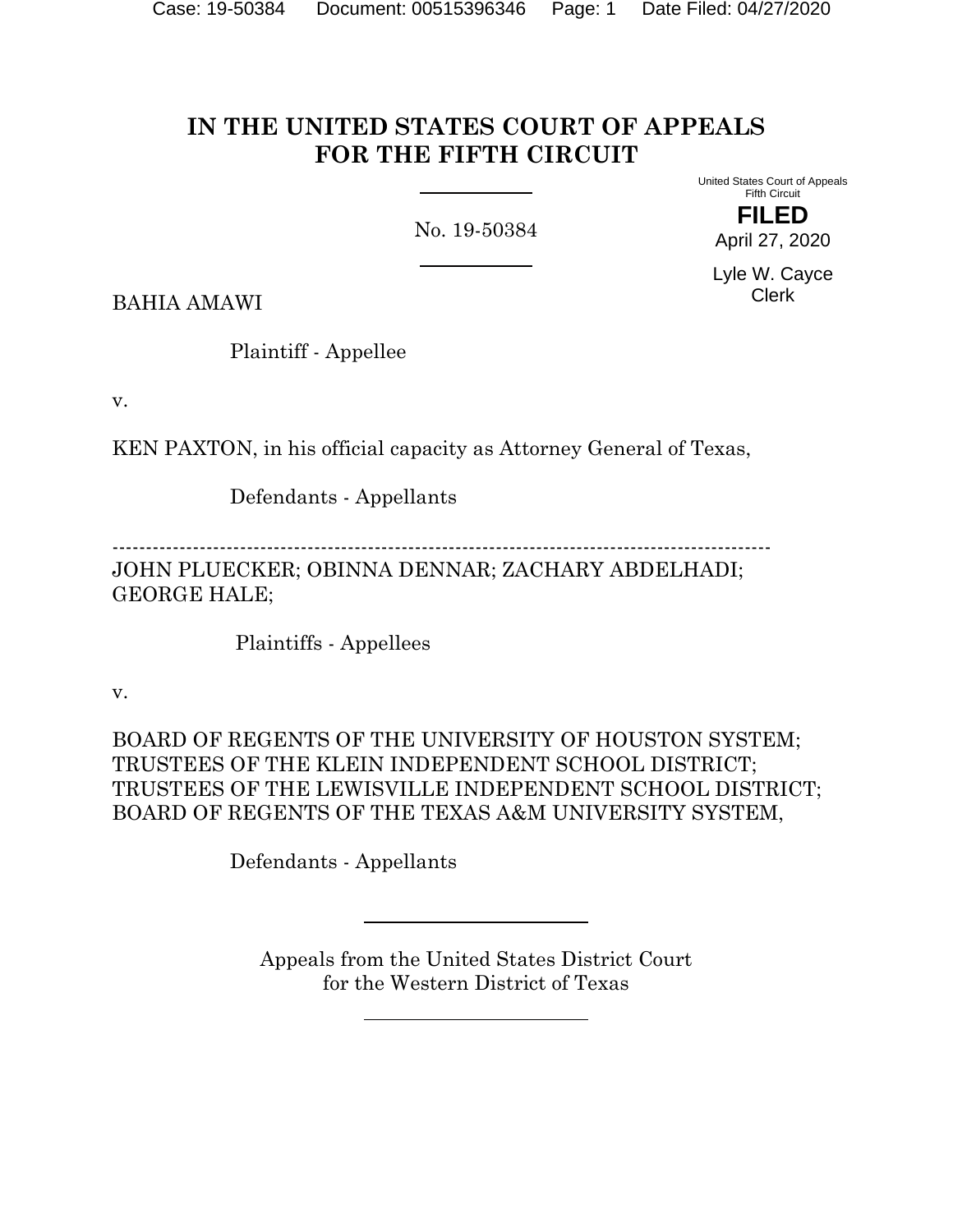Before JOLLY, JONES, and ENGELHARDT, Circuit Judges.

E. GRADY JOLLY, Circuit Judge:

This appeal touches on the Israeli-Palestinian conflict. In 2017, Texas enacted a law that forbids its governmental entities from contracting with companies who engage in economic boycotts of Israel. The plaintiffs, who support the Palestinian side of the conflict, then brought two separate suits for declaratory and injunctive relief in federal district court, alleging that requiring "No Boycott of Israel" clauses in Texas government contracts violates the First Amendment. After the two suits were consolidated, the district court held that the plaintiffs were likely to succeed on the merits of their claims that the First Amendment prohibited Texas's "No Boycott of Israel" certification requirement. The district court then preliminarily enjoined the enforcement of "No Boycott of Israel" clauses in all contracts with Texas governmental entities. Whether that ruling was correct has been the subject of wide and intense debate, as demonstrated by the fourteen amicus briefs filed in this appeal.

This opinion will not address that debate, however. Instead, we have decided that this appeal is moot because, twelve days after the district court's ruling, Texas enacted final legislation that exempts sole proprietors from the "No Boycott of Israel" certification requirement. The plaintiffs are all sole proprietors. Because they are no longer affected by the legislation, they lack a personal stake in the outcome of this litigation. This case is thus moot, and we VACATE the preliminary injunction order. Further, we REMAND the case to the district court to enter an appropriate judgment dismissing the complaints.

## I.

## A.

With the following background, we begin our discussion that leads us to vacate and remand. In 2017, Texas enacted House Bill 89 (H.B. 89), which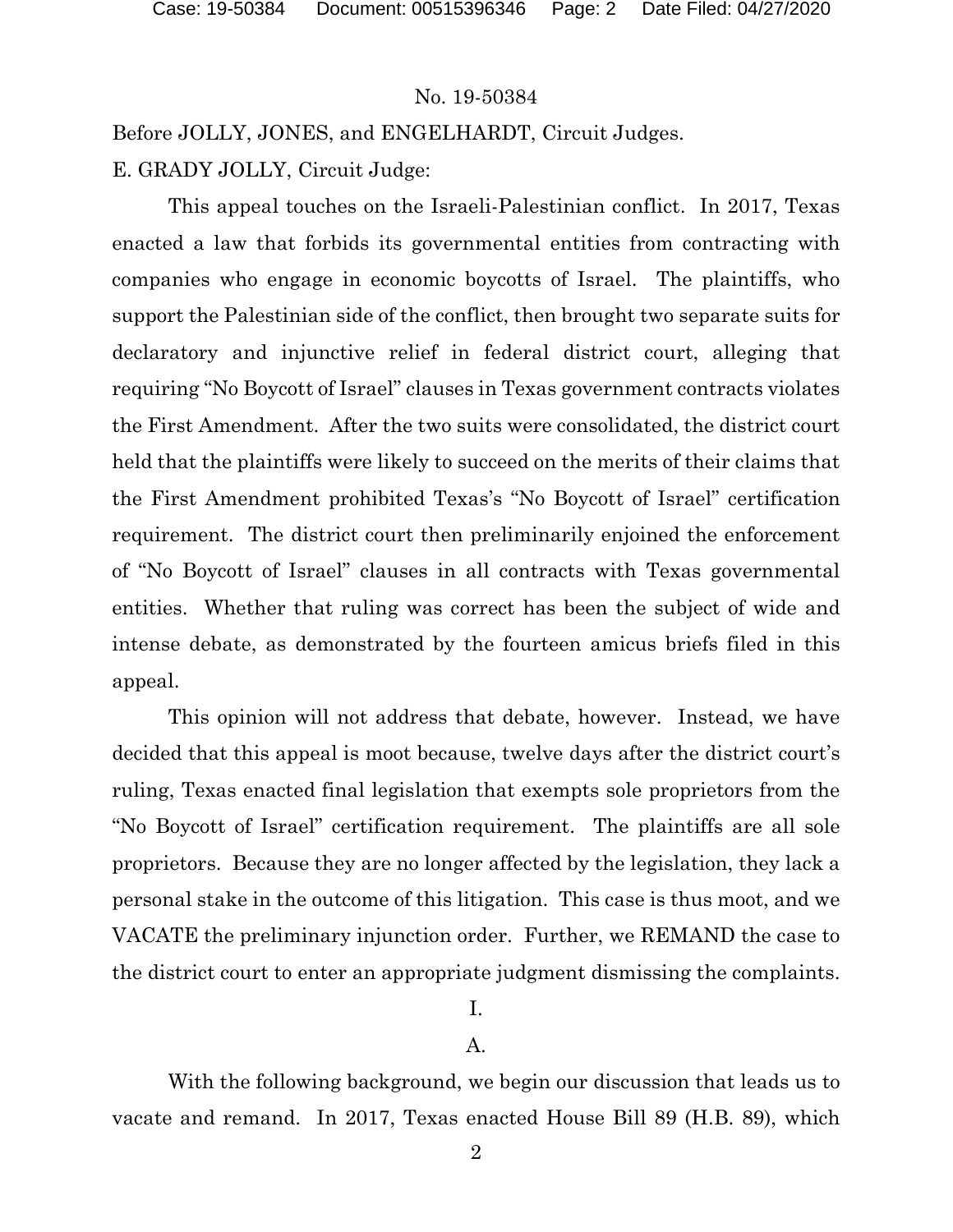prohibits the state's governmental entities from contracting with companies that "boycott Israel." H.B. 89 provides:

A governmental entity may not enter into a contract with a company for goods or services unless the contract contains a written verification from the company that it:

(1) does not boycott Israel; and

(2) will not boycott Israel during the term of the contract.

Tex. Gov't Code § 2271.002(b). At the time of H.B. 89's enactment, Texas defined "company" to include "a for-profit sole proprietorship." Tex. Gov't Code § 808.001(2).

Bahia Amawi, John Pluecker, Zachary Abdelhadi, Obinna Dennar, and George Hale are members of the BDS[1](#page-2-0) movement, which is a Palestinian-led movement that seeks to put economic pressure on Israel to change its treatment of Palestinians. As sole proprietors, they allege that they have been adversely affected by H.B. 89. Amawi's experience is representative. Amawi is a speech pathologist who is fluent in English and Arabic. For nine years, Amawi contracted with Pflugerville Independent School District to conduct speech therapy and early childhood evaluations. In September 2018, Pflugerville sent Amawi an addendum to her renewal contract, which required her to affirm that she "(1) [d]oes not currently boycott Israel; and (2) [w]ill not boycott Israel during the term of the contract." Amawi refused to sign the contract addendum, and thus, her speech language pathology services to Pflugerville were terminated. Amawi states that she could not sign the contract addendum in good faith because she is a Muslim of Palestinian origin who "support[s] peaceful efforts to impose economic pressure on Israel, with the goal of making Israel recognize Palestinians' dignity and human rights."

<span id="page-2-0"></span><sup>&</sup>lt;sup>1</sup> BDS is an acronym that derives its name from the organization's objectives: boycotts, divestment, and sanctions.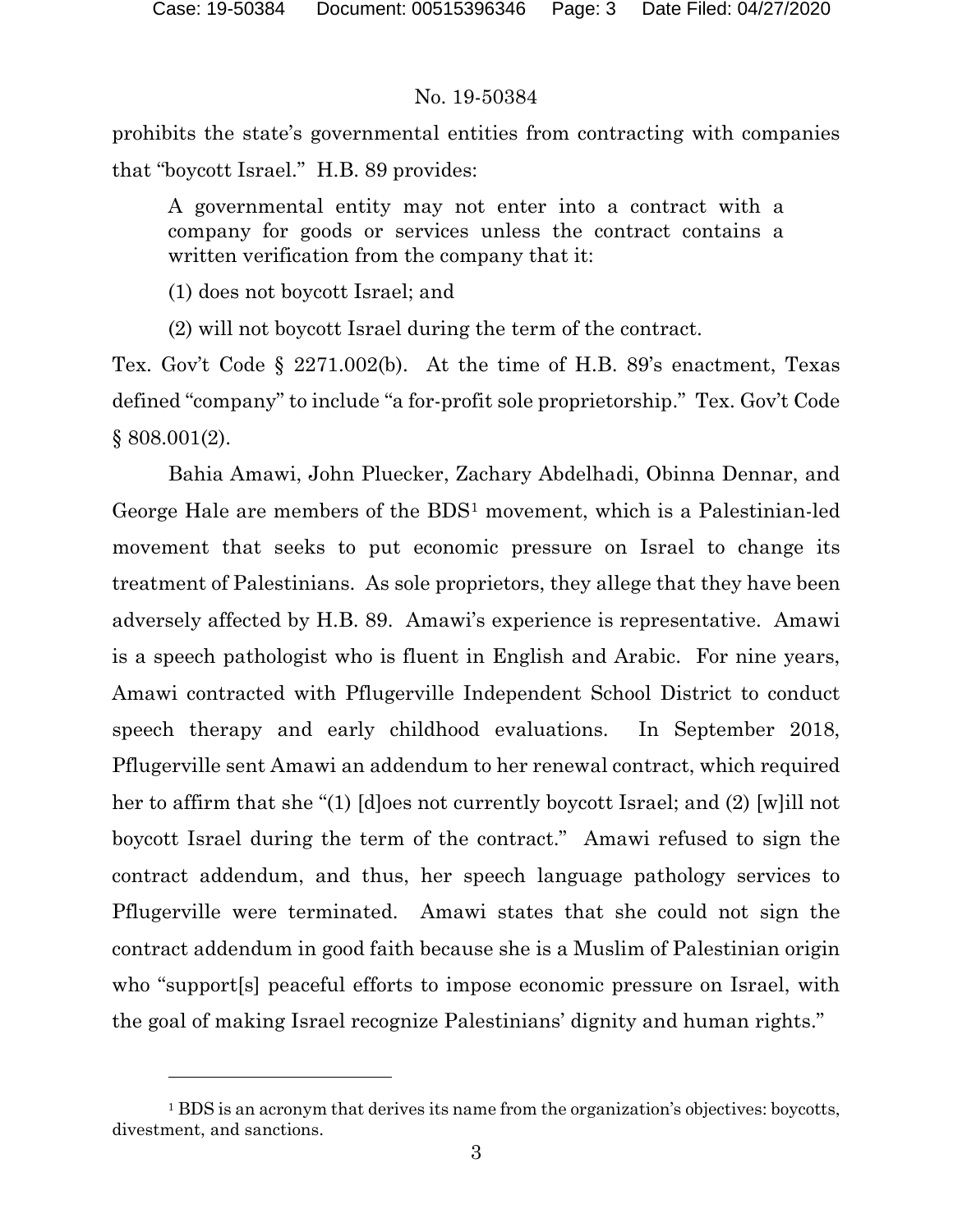#### B.

On December 16, 2018, Amawi sued Pflugerville and Texas Attorney General Ken Paxton, alleging that H.B. 89 is unconstitutional because nonviolent boycotts are entitled to protection under the First Amendment. Two days later, Pluecker, Dennar, Abdelhadi, and Hale filed suit against Paxton, The Boards of Regents of the University of Houston and Texas A&M University Systems, and the Trustees of the Lewisville and Klein Independent School Districts, challenging H.B. 89 on First Amendment grounds. Soon after filing suit, both sets of plaintiffs moved to preliminarily enjoin H.B. 89's enforcement and the inclusion of "No Boycott of Israel" certifications in state contracts. The district court then consolidated the two cases, and they remain consolidated on appeal.

Except for Pflugerville, which was unopposed to the proposed injunction,[2](#page-3-0) the defendants responded to the motions for preliminary injunction and moved to dismiss the case. On April 25, 2019, the district court denied the motions to dismiss and granted the plaintiffs' motions for preliminary injunction, holding that the plaintiffs were likely to succeed on the merits of their claims that H.B. 89 is an unconstitutional regulation of speech. The district court then entered the following preliminary injunction:

Defendants, and their officers, agents, servants, employees, attorneys, and those persons in active concert or participation with them who receive actual notice of this Order, are preliminarily **ENJOINED** from enforcing H.B. 89, codified at Tex. Gov. Code § 2270.001 *et seq.*, or any "No Boycott of Israel" clause in any state contract.

On April 29 and May 2, the defendants timely appealed the preliminary injunction order.

<span id="page-3-0"></span><sup>2</sup> Amawi has since voluntarily dismissed Pflugerville from this suit, and it is not a party to this appeal.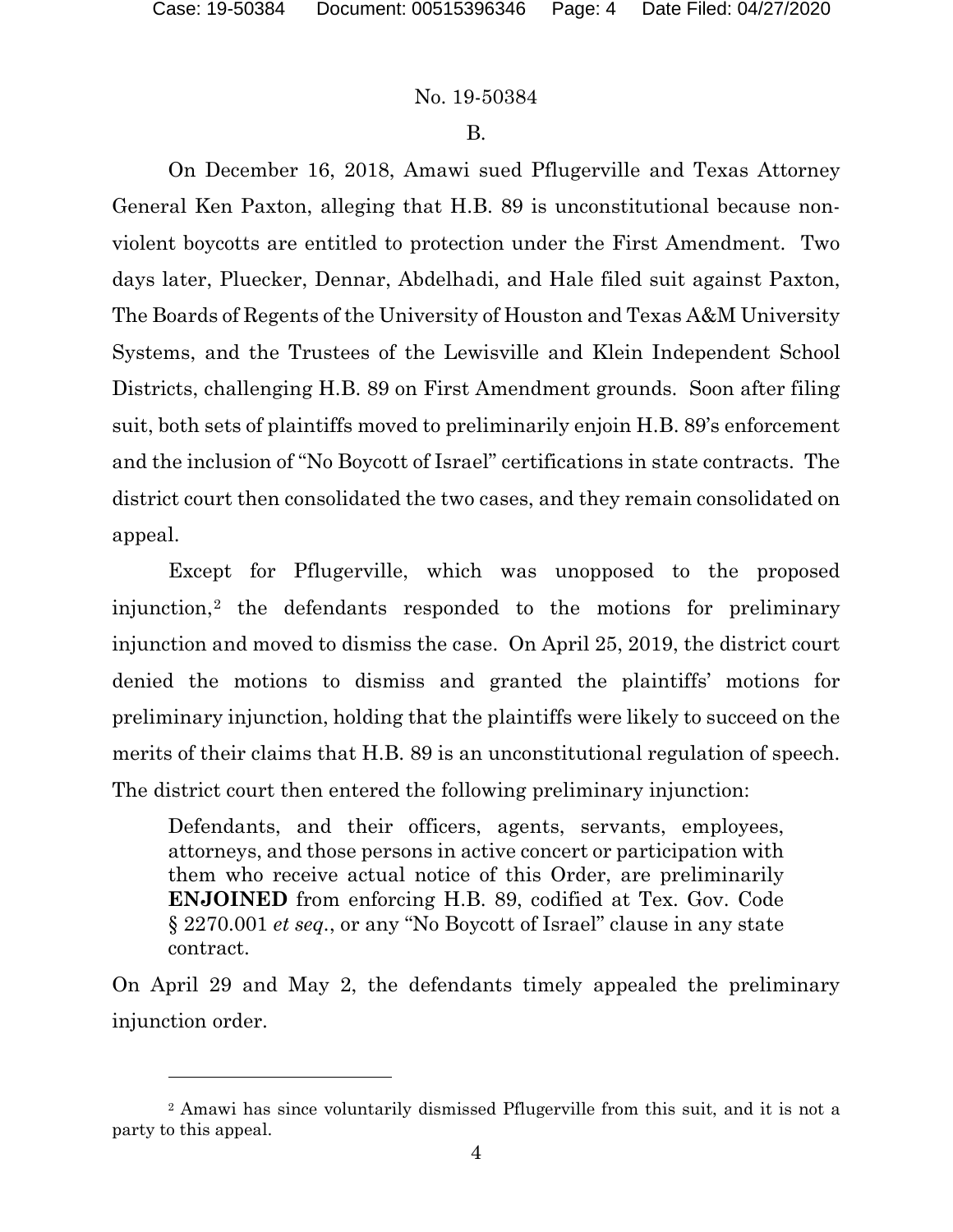#### C.

On May 7, twelve days after the district court's entry of the injunction, Texas Governor Greg Abbott signed House Bill 793 (H.B. 793) into law. As we have noted, H.B. 793 amended H.B. 89's definition of "company" by excluding sole proprietorships from its coverage. *See* Tex. Gov't Code § 2271.001(2). The law further revised H.B. 89 by providing that the anti-boycott certification requirement is now limited to government contracts with "compan[ies] with 10 or more full-time employees" and that "ha[ve] a value of \$100,000 or more." Tex. Gov't Code § 2271.002(a).

On May 28, a panel of this court stayed the preliminary injunction. On November 6, the plaintiffs asked this court to allow them to supplement the record on appeal with declarations they filed in the district court after the defendants noticed this appeal. In their motion, the plaintiffs contended that these declarations demonstrate that H.B. 89 is being applied to sole proprietors even after H.B. 793's enactment. On November 18, a member of this court denied the motion. The district court subsequently stayed its proceedings pending this appeal.

#### II.

Wrestling with the merits of this case can become rather complex. But, as it turns out, this appeal can be decided in a straightforward manner. Our analysis focuses on these essential facts. All plaintiffs are sole proprietors, who were covered under H.B. 89 when the district court entered its preliminary injunction order. *See* Tex. Gov't Code § 808.001(2). Texas has now enacted an amendment to H.B. 89 that completely eliminates sole proprietors from the statute's coverage. *See* Tex. Gov't Code § 2271.001(2). And there is no evidence that the named defendants have attempted to require or enforce "No Boycott of Israel" clauses in contracts with sole proprietors after H.B. 793 was enacted.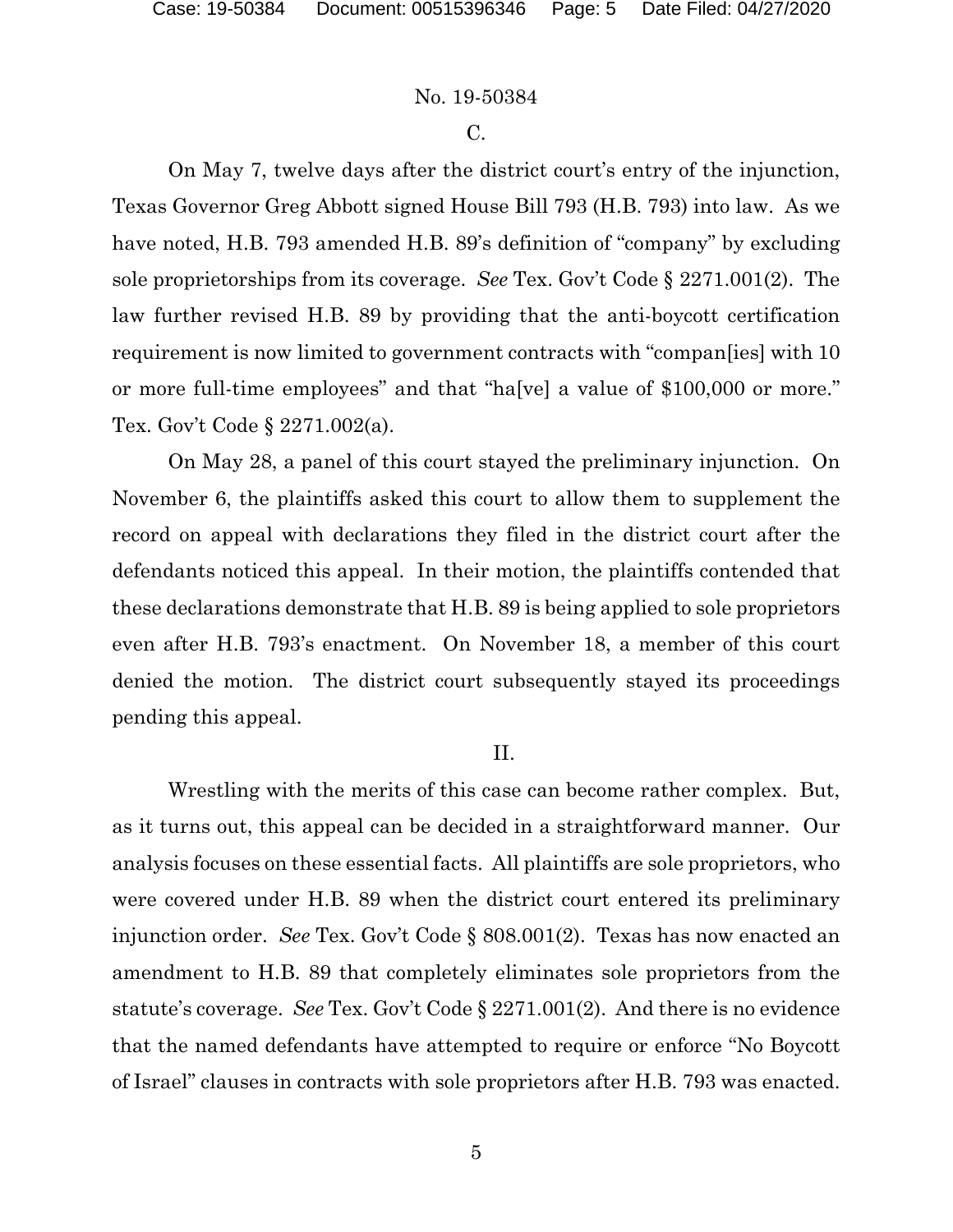In short, H.B. 793's enactment provided the plaintiffs the very relief their lawsuit sought, and even assuming that H.B. 89 is unconstitutional, the defendants can do nothing more to ameliorate their claimed injury. The plaintiffs' complaint with the defendants has been resolved, and in their favor. Consequently, this case is moot; that is to say the parties to this lawsuit have no case or controversy before the court, and the federal courts are empowered only to hear cases and controversies. *See* U.S. CONST. art. III, § 2.

Of course, we recognize that a defendant's voluntary cessation of challenged conduct may fail to render a case moot if the plaintiff's alleged injury may arise again.[3](#page-5-0) *See Friends of the Earth, Inc. v. Laidlaw Envtl. Servs. (TOC), Inc.*, 528 U.S. 167, 189 (2000) (noting that a defendant's voluntary cessation of challenged conduct renders a case moot only if it is "absolutely clear that the allegedly wrongful behavior could not reasonably be expected to recur"). Under the circumstances presented here, it is remote, and indeed unrealistically speculative, that these defendants will ever again expose the plaintiffs to the claimed injury that prompted this lawsuit. The very process of the enactment of H.B. 793 by the state legislature and governor, combined with the presumption of good faith that we afford government actors, overcomes concerns of voluntary cessation. *See Fantasy Ranch Inc. v. City of Arlington*, 459 F.3d 546, 564 (5th Cir. 2006); *Sossamon v. Lone Star State of Tex.*, 560 F.3d 316, 325 (5th Cir. 2009).

The plaintiffs have, however, filed declarations in the district court that refer to two school districts—neither of whom are parties in this case—which included "No Boycott of Israel" clauses in contracts with sole proprietors after

<span id="page-5-0"></span><sup>3</sup> The defendants argue that the voluntary cessation doctrine is inapplicable because mootness results from the actions of Texas law-making authorities, not from the voluntary cessation of the defendants' requiring the "No Boycott of Israel" clauses. We need not address this argument because, even applying the voluntary cessation doctrine as arising from the defendants' conduct, it has no effect on the outcome of this appeal.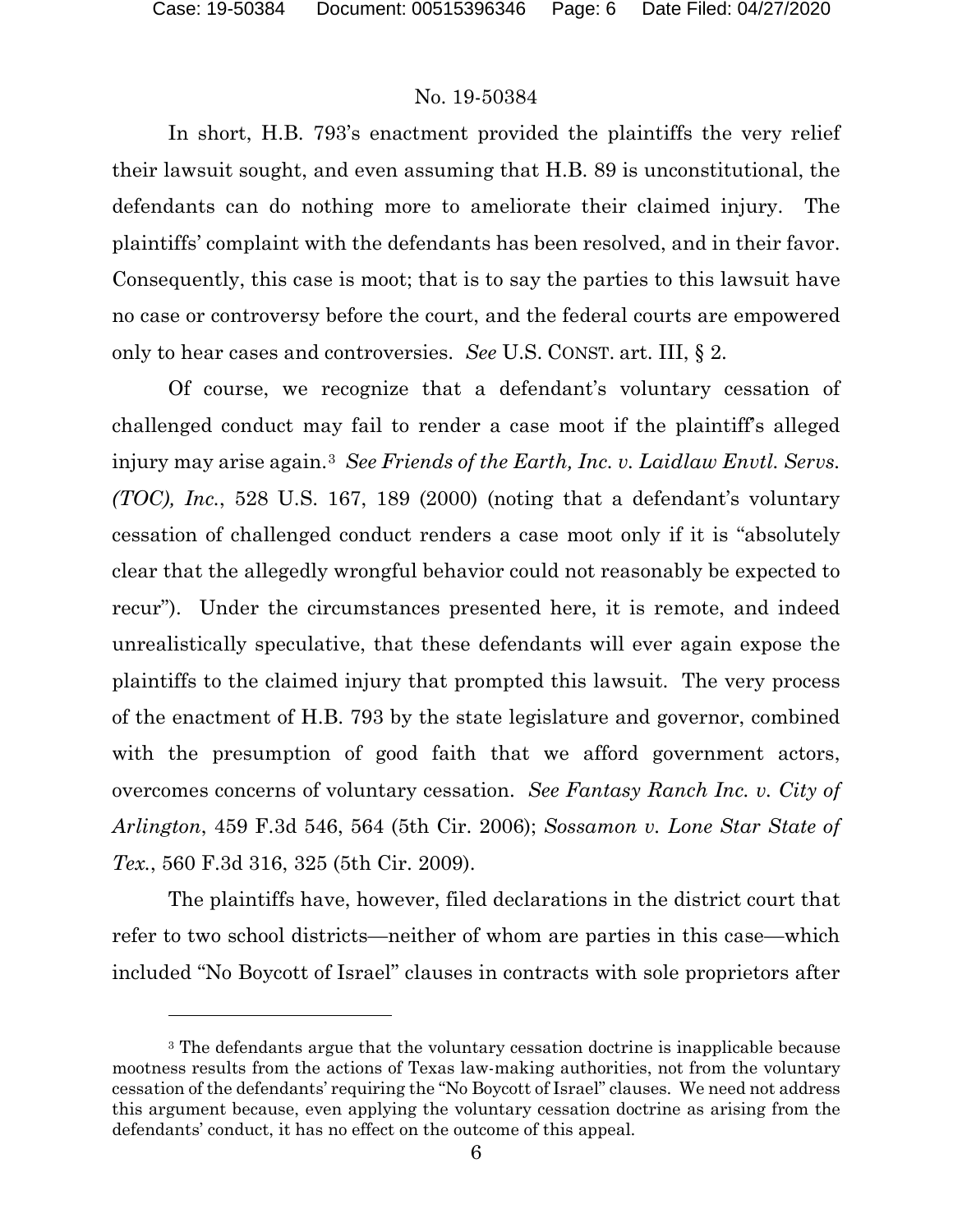H.B. 793 amended H.B. 89's requirements. As we have earlier noted, a member of this court denied the plaintiffs' request to include these declarations in the record on appeal. But the plaintiffs insist that these declarations are relevant to the question of voluntary cessation, so we will address them. Each of these two incidents occurred in August 2019, approximately three months after H.B. 793's enactment. To the extent that these two school districts continued to apply "No Boycott of Israel" clauses to sole proprietors after H.B. 793's enactment, they acted ultra vires at worst, or more likely in the mistaken application of old law.[4](#page-6-0) These two stray incidents fail to suggest to us that Texas would revert to applying H.B. 89's requirements to sole proprietors if this suit were dismissed. To the point: the voluntary cessation exception to mootness does not apply in this case.

Consequently, this appeal is moot and no longer presents a case or controversy required by Article III as a condition of remaining before us. *See Yarls v. Bunton*, 905 F.3d 905, 911–12 (5th Cir. 2018). We thus VACATE the preliminary injunction and REMAND this case to the district court to enter an appropriate judgment dismissing the complaints. To be clear, this opinion leaves only attorney's fees to be decided on remand.<sup>[5](#page-6-1)</sup>

<span id="page-6-0"></span><sup>4</sup> Our review of the current policies on the websites of the school districts discussed in these declarations as well as the websites of the school districts that the plaintiffs have named as defendants indicate that these school districts now recognize that H.B. 89 no longer applies to sole proprietors. *See* Lamar Consolidated Independent School District, *Purchasing and Acquisition*, https://pol.tasb.org/Policy/Download/481?filename=CH(Legal).pdf (last visited April 21, 2020); Katy Independent School District, *Purchasing and Acquisition*, https://pol.tasb.org/Policy/Download/594?filename=CH(LEGAL).pdf (last visited Apr. 21, 2020); Klein Independent School District, *Purchasing and Acquisition*, https://pol.tasb.org/Policy/Download/595?filename=CH(LEGAL).pdf (last visited Apr. 21, 2020); Lewisville Independent School District, *Purchasing and Acquisition*, https://pol.tasb.org/Policy/Download/384?filename=CH(LEGAL).pdf (last visited Apr. 21, 2020).

<span id="page-6-1"></span><sup>5</sup> Because we have concluded that this appeal is moot, it has become unnecessary to address other questions of standing and sovereign immunity raised by several of the